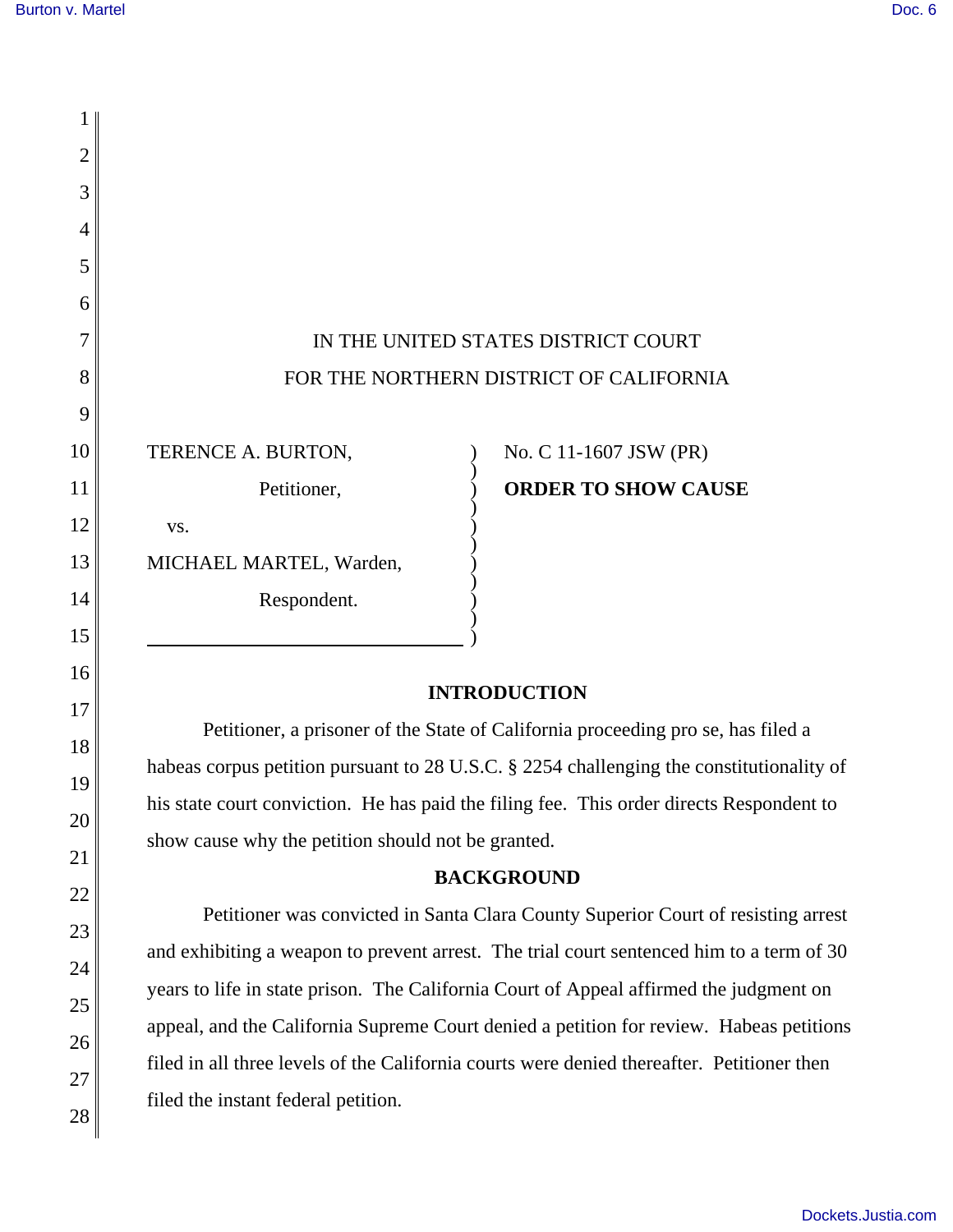| 1              | <b>DISCUSSION</b>                                                                              |  |  |
|----------------|------------------------------------------------------------------------------------------------|--|--|
| $\overline{2}$ | $\mathbf I$<br><b>Standard of Review</b>                                                       |  |  |
| 3              | This court may entertain a petition for a writ of habeas corpus "in behalf of a                |  |  |
| 4              | person in custody pursuant to the judgment of a State court only on the ground that he is      |  |  |
| 5              | in custody in violation of the Constitution or laws or treaties of the United States." 28      |  |  |
| 6              | U.S.C. $\S$ 2254(a). It shall "award the writ or issue an order directing the respondent to    |  |  |
| 7              | show cause why the writ should not be granted, unless it appears from the application that     |  |  |
| 8              | the applicant or person detained is not entitled thereto." Id. $\S$ 2243.                      |  |  |
| 9              | $\mathbf{I}$<br><b>Legal Claims</b>                                                            |  |  |
| 10             | Petitioner claims: (1) that his sentence violated his constitutional right to a jury;          |  |  |
| 11             | and (2) that the use of his prior convictions to enhance his current sentence breaches the     |  |  |
| 12             | plea agreements for those prior convictions and violates due process. Liberally construed,     |  |  |
| 13             | these claims are sufficient to warrant a response from Respondent.                             |  |  |
| 14             | <b>CONCLUSION</b>                                                                              |  |  |
| 15             | For the foregoing reasons and for good cause shown,                                            |  |  |
| 16             | 1. The Clerk shall serve by certified mail a copy of this order and the petition, and          |  |  |
| 17             | all attachments thereto, on Respondent and Respondent's attorney, the Attorney General         |  |  |
| 18             | of the State of California. The Clerk also shall serve a copy of this order on Petitioner.     |  |  |
| 19             | 2. Respondent shall file with the Court and serve on Petitioner, within ninety (90)            |  |  |
| 20             | days of the issuance of this order, an answer conforming in all respects to Rule 5 of the      |  |  |
| 21             | Rules Governing Section 2254 Cases, showing cause why a writ of habeas corpus should           |  |  |
| 22             | not be granted. Respondent shall file with the answer and serve on Petitioner a copy of all    |  |  |
| 23             | portions of the state trial record that have been transcribed previously and that are relevant |  |  |
| 24             | to a determination of the issues presented by the petition. If Petitioner wishes to respond    |  |  |
| 25             | to the answer, he shall do so by filing a traverse with the Court and serving it on            |  |  |
| 26             | Respondent within <b>thirty</b> (30) days of the date the answer is filed.                     |  |  |
| 27             | 3. Respondent may, within <b>ninety</b> (90) days, file a motion to dismiss on                 |  |  |
| 28             | $\overline{2}$                                                                                 |  |  |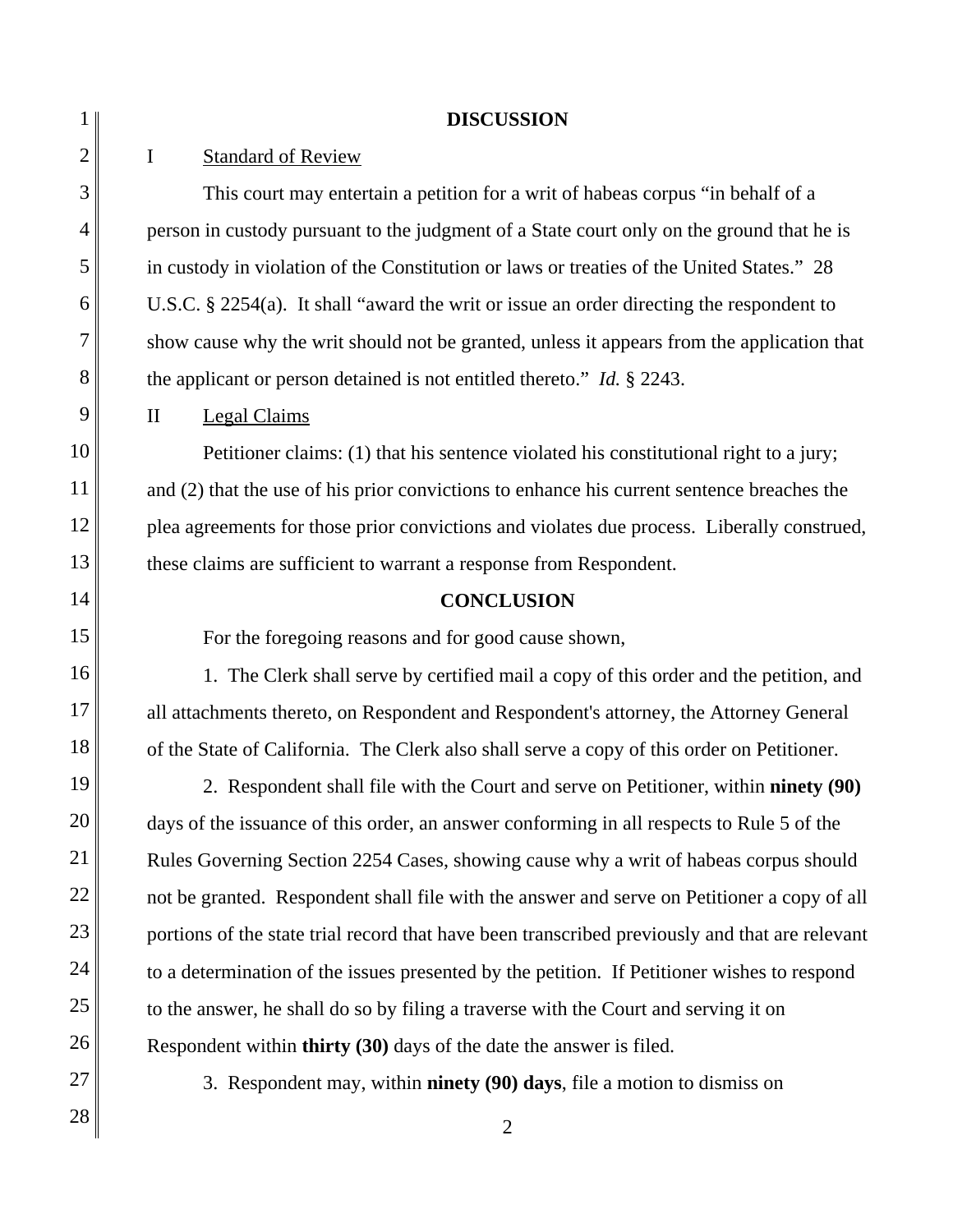procedural grounds in lieu of an answer, as set forth in the Advisory Committee Notes to Rule 4 of the Rules Governing Section 2254 Cases. If Respondent files such a motion, Petitioner shall file with the Court and serve on Respondent an opposition or statement of non-opposition within **thirty (30)** days of the date the motion is filed, and Respondent shall file with the Court and serve on Petitioner a reply within **fifteen (15)** days of the date any opposition is filed.

4. It is Petitioner's responsibility to prosecute this case. Petitioner must keep the Court informed of any change of address by filing a separate paper captioned "Notice of Change of Address." He must comply with the Court's orders in a timely fashion. Failure to do so may result in the dismissal of this action for failure to prosecute pursuant to Federal Rule of Civil Procedure 41(b).

IT IS SO ORDERED.

DATED: <u>June 30, 2011</u> Sytty Swhite

United States District Judge